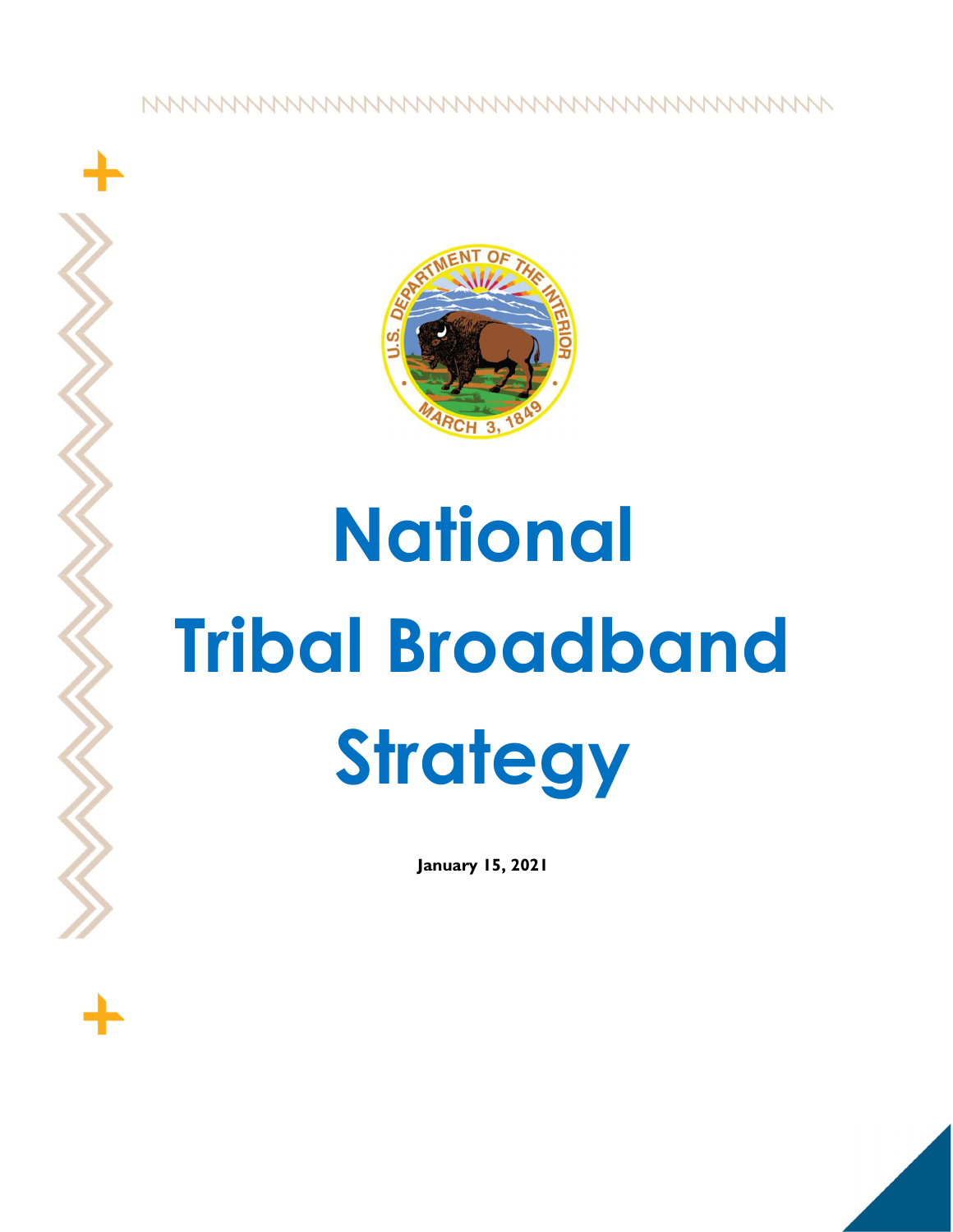# Developed by the U.S. Department of the Interior, Indian Affairs

- A product of the Trump Administration's American Broadband Initiative in collaboration with:
- U.S. Department of Commerce, National Telecommunication and Information Association
- U.S. Department of Agriculture
- U.S. Federal Communications Commission
- Institute of Museum and Library Services
- U.S. Department of Education
- White House Office of Science and Technology Policy
- White House Office of Management and Budget
- White House Council on Native American Affairs

# Drafting Team

# DOI Office of the Assistant Secretary-Indian Affairs

Stephanie Henning, Senior Policy Analyst (Lead) Anthony "Morgan" Rodman, Acting Director, Indian Energy and Economic Development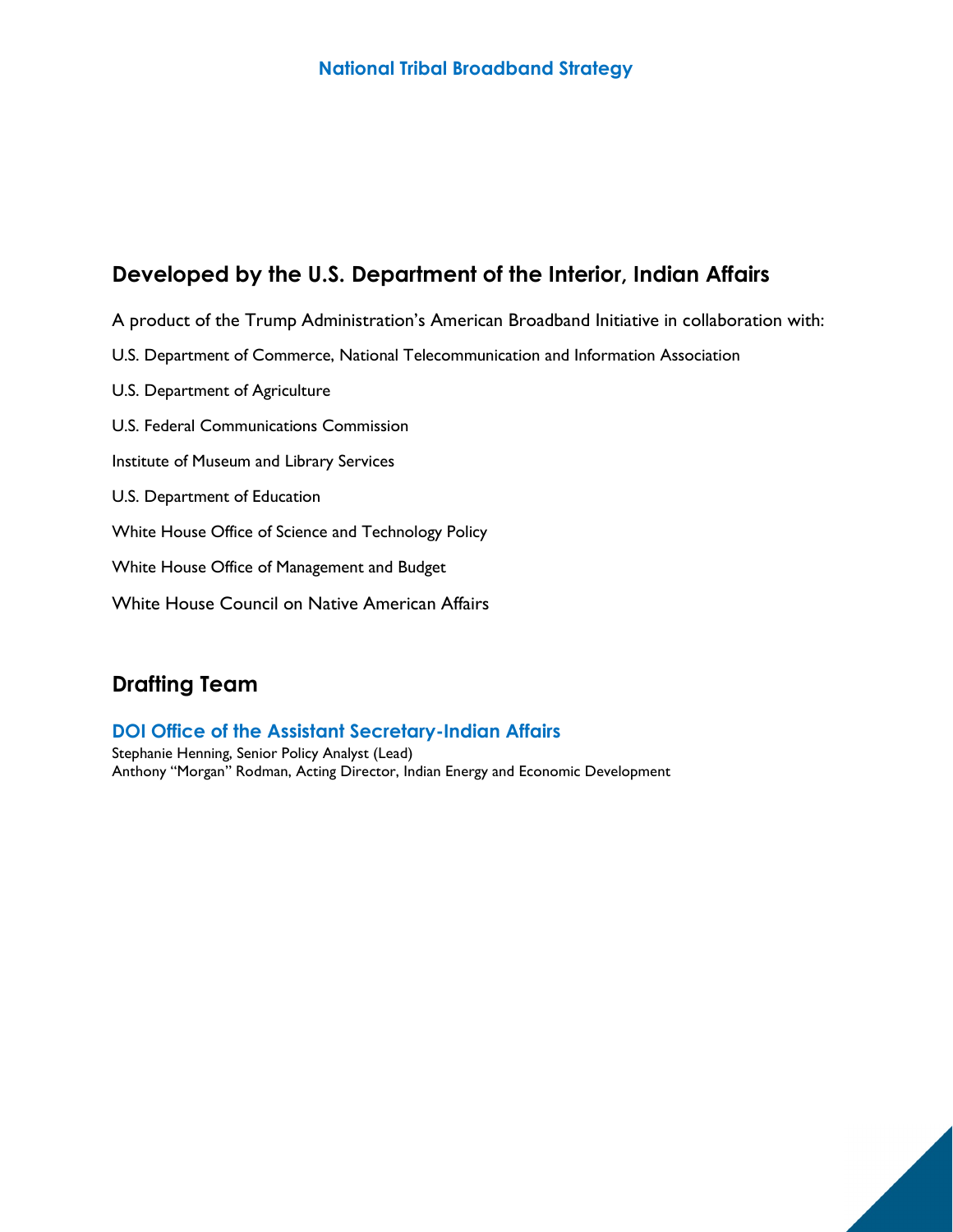# EXECUTIVE SUMMARY

From the deserts of New Mexico and Arizona to the plains of the upper Midwest and the tundra of Alaska, Native Americans are being left behind in the digital revolution. In January 2018, President Trump issued Executive Order (EO) 13821, Streamlining and Expediting Requests to Locate Broadband Facilities in Rural America and a Presidential Memorandum to the Secretary of the Interior entitled, Supporting Broadband Tower Facilities in Rural America on Federal Properties Managed by the Department of the Interior. These documents establish federal policy "to use all viable tools to accelerate the deployment and adoption of affordable, reliable, modern high-speed broadband connectivity in rural America, including rural homes, farms, small businesses, manufacturing and production sites, Tribal communities, transportation systems, and healthcare and education facilities."1 Reliable, high-speed internet has become a staple of twenty-first century life for Americans across the country. Healthcare, education, entertainment, public safety, entrepreneurship, agriculture and many other industries are all increasingly dependent on broadband. And while over 99 percent of the population in urban areas has access to broadband service meeting a 25/3 Mbps speed threshold, only approximately 65 percent of the population on rural Tribal lands has that same access as of the end of 2019.2 Insufficient service on Tribal lands not only inhibits individuals' access to education, healthcare, and economic resources, but, also, impedes Tribes' efforts to achieve self-governance and self-determination.

The barriers to Tribal broadband deployment are varied and can be found across sectors. From a lack of financial investing in Tribal communities and the immense geography in question to complex and burdensome regulatory environments, the U.S. Department of the Interior's (DOI) Office of Indian Energy and Economic Development (IEED) has identified seven fundamental barriers to deployment:

- lack of coordination.
- insufficient data.
- missing building blocks,
- insufficient funding,
- complex permitting,
- low adoption, and
- weak connection to economic development.



Connectivity in Rural America report identifying several strategies to directly improve the deployment of rural broadband infrastructure on public holdings by making it easier for private industry to collocate or build new broadband infrastructure on public lands. The Bureau of Indian Affairs (BIA) is updating the







<sup>1</sup> EO 13821

<sup>&</sup>lt;sup>2</sup> Federal Communications Commission. 2020 Communications Marketplace Report. FCC-20-188. (Washington, D.C., 31 December 2020), 160.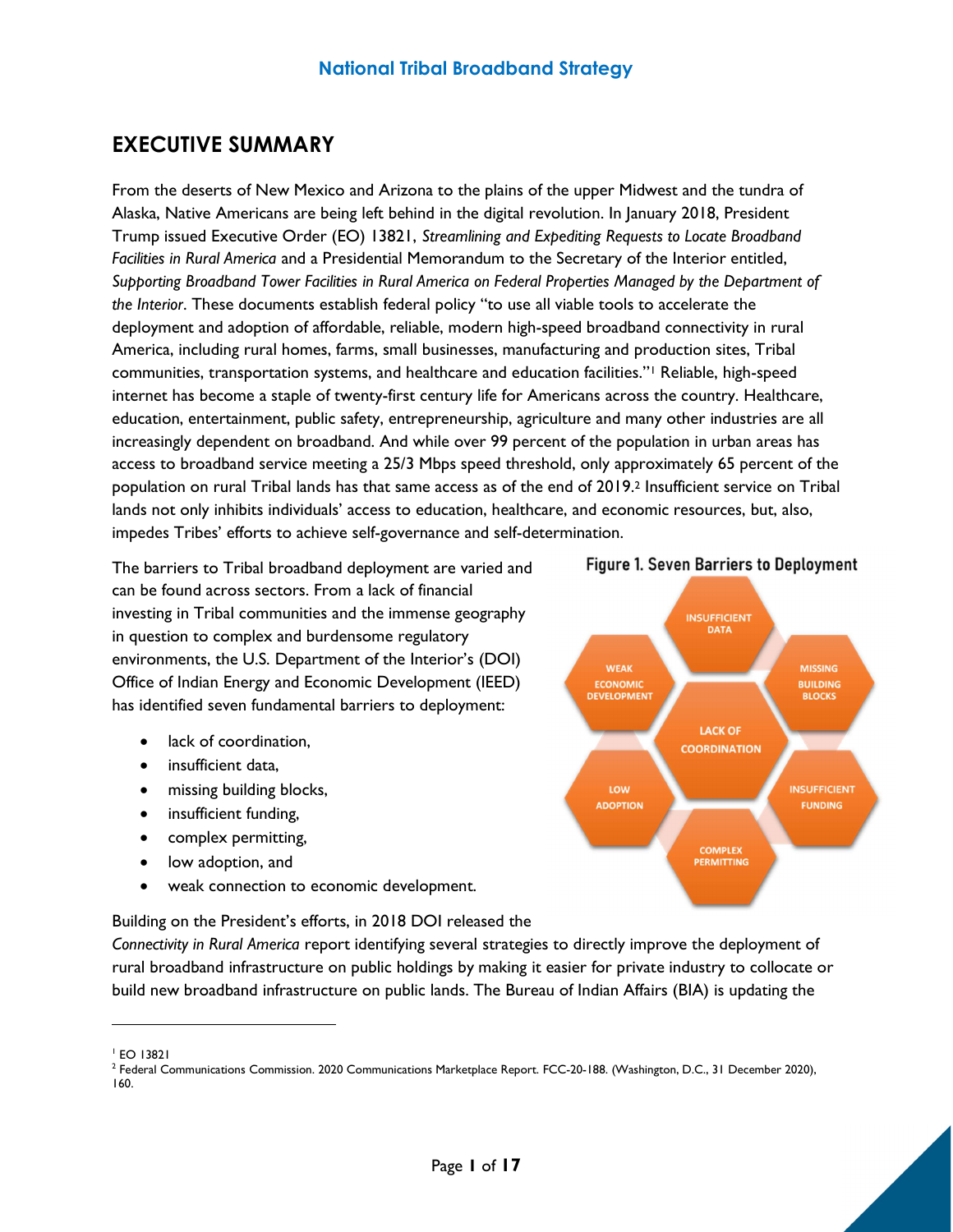Rights of Way and Business Leasing Handbooks to ensure up-to-date guidance is provided to all Realty Officers across the Nation while also working to enhance transparency and improve information sharing with industry on proposed projects. BIA is enhancing the Office of Trust Services workforce through new hiring, Workforce Plan initiatives, and increased training. The BIA is also working to streamline environmental reviews with a new drafted categorical exclusion and data standards, develop a national fair market value rental rule and new calculation process, and facilitate meetings between project applicants and trust landowners.

The Bureau of Indian Education (BIE) is also working the enhance broadband access for students. To date, 87 of a total 91 BIE-funded K-12 schools on the ENAN II network have upgraded their networks to 100 Mbps; the four remaining schools are expected to be upgraded in 2021. In 2020, BIE executed a pilot program to install Wi-Fi on buses serving the 25 longest bus routes among BIE schools, enabling students to access the internet for homework and additional learning opportunities on their commute to and from school.

The National Tribal Broadband Strategy (Strategy) is a proposed roadmap for action and investment by the Federal Government in broadband access and adoption for American Indian and Alaska Native (AI/AN) communities with the aim of eliminating the AI/AN connectivity gap. The Strategy is grounded in research and recommendations from government, academia, and industry and informed by comments from Tribal Leaders and subject matter experts in various forums, including congressional testimony, the National Tribal Broadband Summit, and a virtual listening session on Tribal Broadband held on September 24, 2020. The Strategy builds and expands on the work of the American Broadband Initiative (ABI) workstreams on Federal Funding, Permitting, and Leveraging Federal Assets. Previous efforts to expand broadband networks in Tribal areas have resulted in significant progress over the last several years; however, much work remains to be done.

IEED's recommendations are grouped into seven strategies for development designed to directly address each of the barriers identified above:

- Coordination: Grow a Community of **Practice**
- Data: Improve Data Collection, Analysis, and Reporting
- Network Building Blocks: Expand Backhaul, Middle Mile, and Spectrum Resources
- **Funding: Promote Public and Private** Investment
- Permitting: Reduce Complexity and Delays
- Adoption: Bring Broadband into Homes and **Businesses**
- Economic Development: Leverage Broadband for Greater Impact



**Figure 2. Seven Strategies for Development**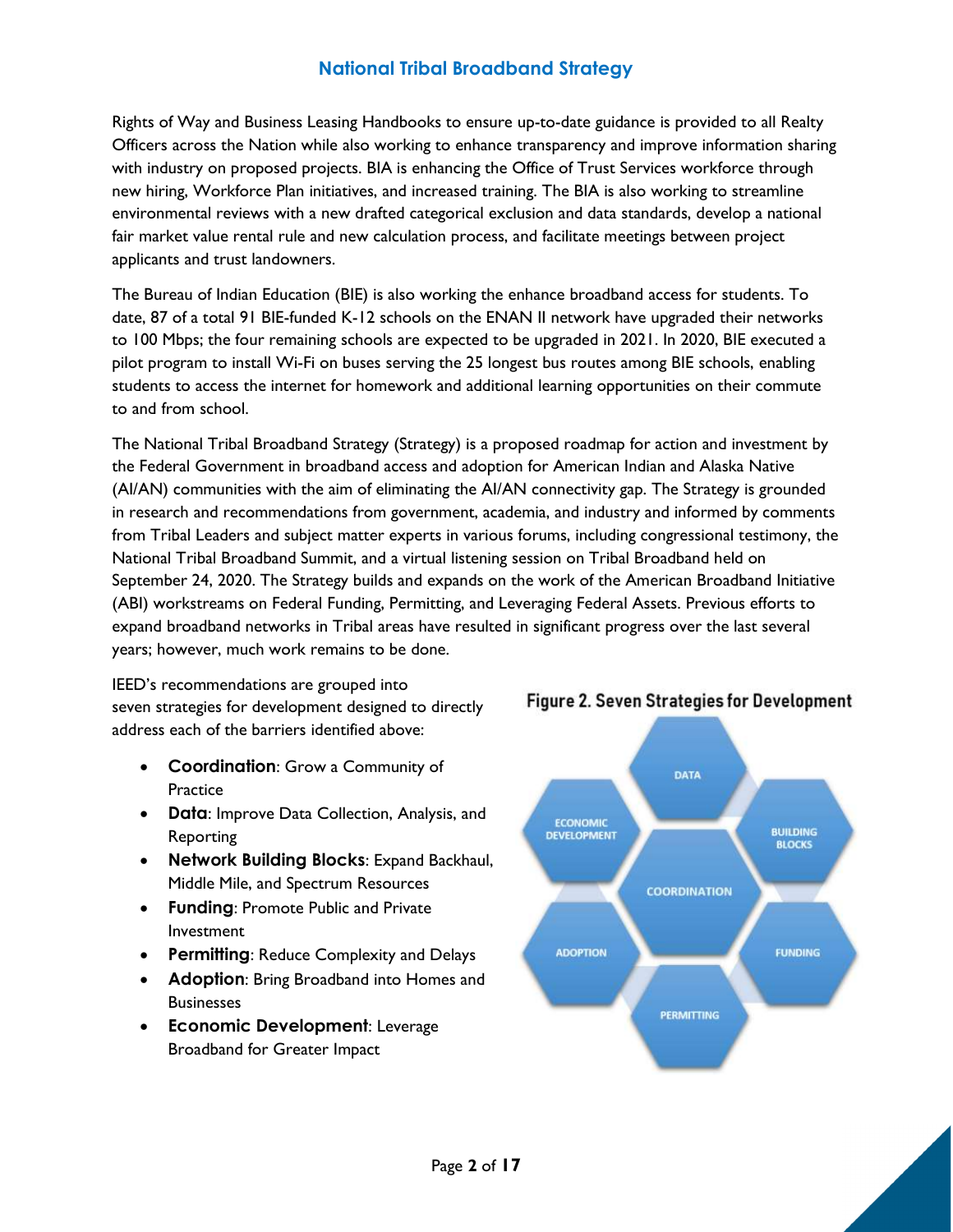The ecosystem for Tribal broadband development includes more than 20 federal agencies; hundreds of local and national internet service providers; State, local, and Tribal governments; libraries and cultural centers; banks; community financial development institutions; advocacy groups; and many others. The lack of coordination and communication among these disparate entities, or even solely within the Federal Government, has been cited as a critical barrier to success for Tribal broadband projects.<sup>3</sup> We aim to build on the success of the ABI in coordinating efforts to drive rural broadband development by bringing a specific focus on Tribal needs.

Achieving this vision will require a whole-of-government response, strategically bringing several federal agencies together with Tribal, State, and local governments, and the private sector. Within the Federal Government, the primary agencies involved in broadband deployment and adoption activities for tribes include: Department of Agriculture (USDA), Department of Commerce (USDOC), Department of Education (ED), Department of the Interior (DOI), the Federal Communications Commission (FCC), the Institute of Museum and Library Services (IMLS), and the White House Office of Science and Technology Policy (OSTP).

# BROADBAND DEPLOYMENT AND ADOPTION IN TRIBAL AMERICA

Broadband deployment on Tribal lands has seen significant improvement since 2013. The percentage of individuals with fixed terrestrial broadband access has more than doubled in that time. Unfortunately, development on Tribal lands continues to lag behind other areas. As shown in the table below, Tribal lands are 20 percentage points behind urban areas, and there is a persistent gap of 4 to 6 percent each year from 2014 to 2019 between broadband deployment on Tribal lands versus non-Tribal rural areas.<sup>4</sup> This assessment likely underestimates the connectivity gap for rural Tribal communities as the definition of "Tribal Lands" Figure 3<sup>5</sup> below since it includes Tribal land boundaries in both urban and rural areas.





<sup>&</sup>lt;sup>3</sup> U.S. Department of Commerce. National Telecommunications and Information Administration. American Broadband Initiative, Milestones Report. (Washington, D.C., 2019), 29.

<sup>4</sup> Federal Communications Commission. 2020 Broadband Deployment Report. FCC-20-50. (Washington, D.C., 24 April 2020), 19.

<sup>&</sup>lt;sup>5</sup> Chart derived from data in the FCC 2018, 2019, and 2020 Broadband Deployment Reports, and the FCC 2020 Communications Marketplace Report.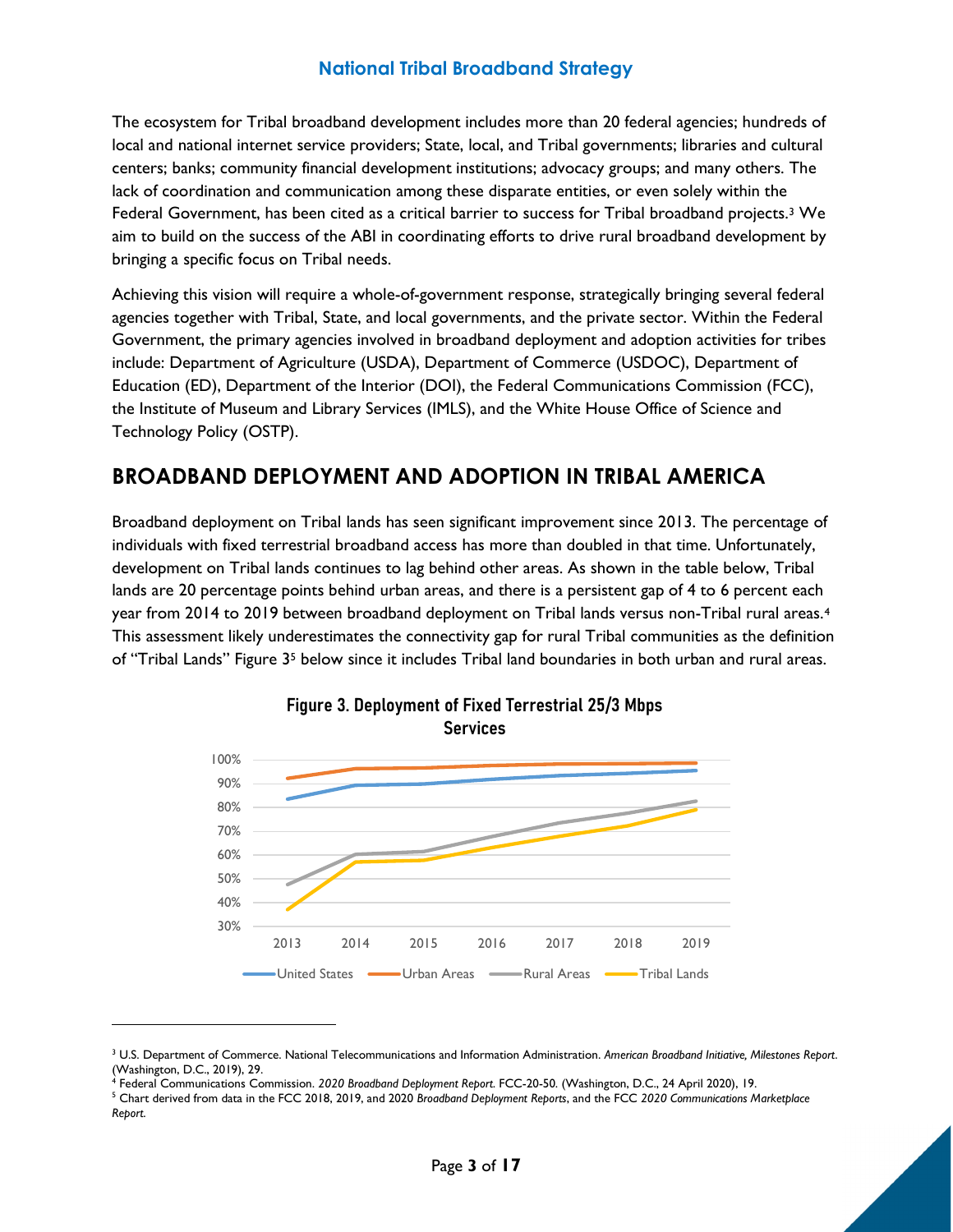The ABI has identified several factors driving the persistent disparity in access between urban and rural communities:

First, the lower density of homes and businesses in rural settings means that more infrastructure is necessary to provide high-speed Internet services, increasing the "unit cost," or cost per customer served. Additionally, the lower density means that more land is crossed to erect broadband infrastructure, increasing the acquisition, permitting, and easement requirements, especially in Western states. This dispersed development also means that each connected place bears a higher proportion of the ongoing operating costs. These factors increase costs for rural broadband construction and operation, resulting in higher service charges, and making broadband service less affordable for rural customers.<sup>6</sup>

The effects of these factors increasing costs for rural broadband are magnified in Tribal areas which often have even lower population density than non-Tribal rural areas and exist in a more complex permitting environment. Tribal trust and restricted lands7 have unique permitting challenges that can deter private investment.

The goal of the National Tribal Broadband Strategy is to eliminate the digital divide between Tribal and non-Tribal communities across the country. This document outlines 28 recommended actions that agencies should take to help address this digital divide. It is important to note that some of the recommended actions will require Tribal consultation, inter-agency consultation, legislation and other approvals before they can be implemented.

# NEXT STEPS AND CONSIDERATIONS

IEED intends to use the National Tribal Broadband Strategy as a policy springboard for coordinated inter-agency action to close the digital divide for Tribal communities. Over the coming year, IEED aims to lead discussions on the Strategy with federal agencies, Tribes, Tribal organizations, and the private sector to identify resources, policy proposals, and strengthen coordination among stakeholders. The Strategy creates a policy framework and contains several specific recommendations for federal agencies to promote and achieve greater broadband access for Tribes. The next stage of the initiative, however, is perhaps the most important: securing long-term commitments from federal partners to work closely with IEED on making identifiable gains on Tribal connectivity issues. This can be done through MOUs or other inter-agency agreements and through organizing bodies like the White House Council on Native American Affairs. And, of course, IEED will continue its effort and outreach to Tribes to help guide the work of closing the digital divide in Indian Country and Alaska Native communities.

<sup>&</sup>lt;sup>7</sup> Trust or restricted lands: any tract, or interest therein, held in trust or restricted status. Trust or restricted status means: (1) That the United States holds title to the tract or interest in trust for the benefit of one or more tribes or individual Indians; or (2) That one or more tribes or individual Indians holds title to the tract or interest, but can alienate or encumber it only with the approval of the United States because of limitations in the conveyance instrument under Federal law or limitations in Federal law.



<sup>6</sup> NTIA, American Broadband Initiative, 11.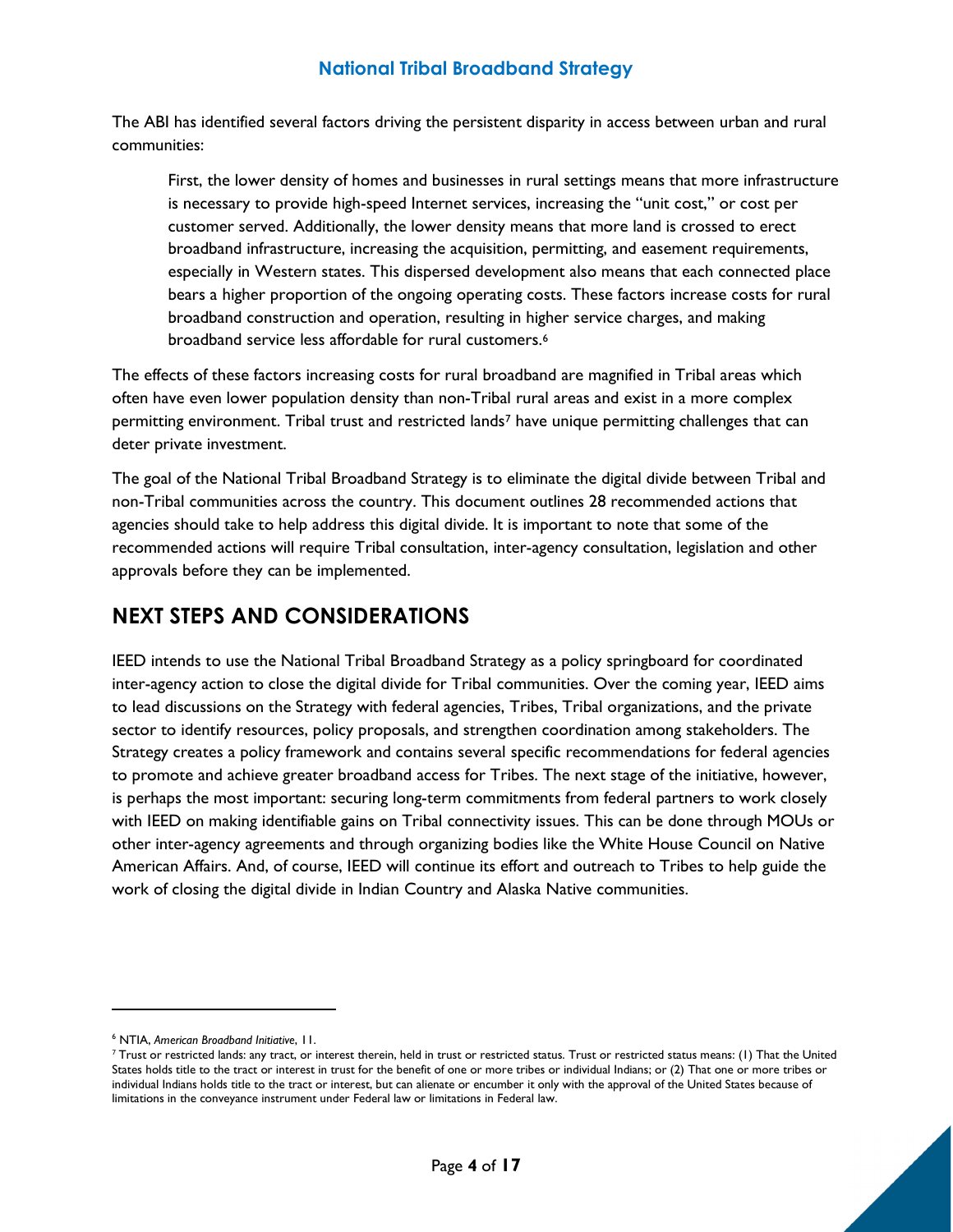# COORDINATION: GROW A COMMUNITY OF PRACTICE

# Activity 1: Create a Broadband Development Program within IEED, Division of Economic Development

### **Administrative**

To begin, the DOI proposes to create a new Broadband Development Program (BDP) within IEED to implement the National Tribal Broadband Strategy and coordinate efforts within and beyond Indian Affairs (IA) to drive Tribal broadband development. The BDP would focus on the macro, foundational elements necessary to support and facilitate Tribal broadband development, and work to share findings with a community of practice including federal, State, local, Tribal, and private stakeholders. Proposed activities include:

- Administer the National Tribal Broadband Grant (NTBG);
- Provide technical assistance to tribes seeking to develop or enhance their own broadband programs;<sup>8</sup>
- Conduct network analyses of programs, funders, and other resources;
- Foster partnerships among federal, state, local, and Tribal governments, and the private sector;
- Support Tribal consultation and engagement efforts;<sup>9</sup> and
- Facilitate increased discussion and information sharing among stakeholders; and,
- Establish a forum for discussion and information sharing among tribes, private industry, schools and other stakeholders.<sup>10</sup>

The BDP would be a technical assistance program, including funding opportunities for tribes to build local capacity in navigating project management aspects of securing high-capacity broadband for their communities, including through libraries and schools, covering partnerships and collaborations. The BDP would complement the work of existing technical assistance programs, such as BroadbandUSA through specialized programming for Tribal Nations, building on DOI's existing relationships with Tribal governments and the BIA's role in permitting for telecommunications projects on Tribal lands.

 $^8$  Government Accountability Office. "Telecommunications: Additional Coordination and Performance Measurement Needed for High-Speed Internet Access Programs on Tribal Lands. GAO-16-222. (Washington, D.C., 2016), 14-15.; Brake, Doug. A Policymaker's Guide to Rural Broadband Infrastructure. Information Technology & Innovation Foundation. Retrieved from http://www2.itif.org/2017-rural-broadbandinfrastructure.pdf?\_ga=2.34140323.385965194.1586962000-732484846.1586962000. (2017), 15.

<sup>9</sup> Howard, Brian and Traci Moris. "Tribal Technology Assessment: The State of Internet Service on Tribal Lands." TPRC47: The 47th Research Conference on Communication, Information and Internet Policy, 2019. Available at

SSRN: https://ssrn.com/abstract=3427547 or http://dx.doi.org/10.2139/ssrn.3427547. (2019), 43.

<sup>10</sup> Ibid., 45.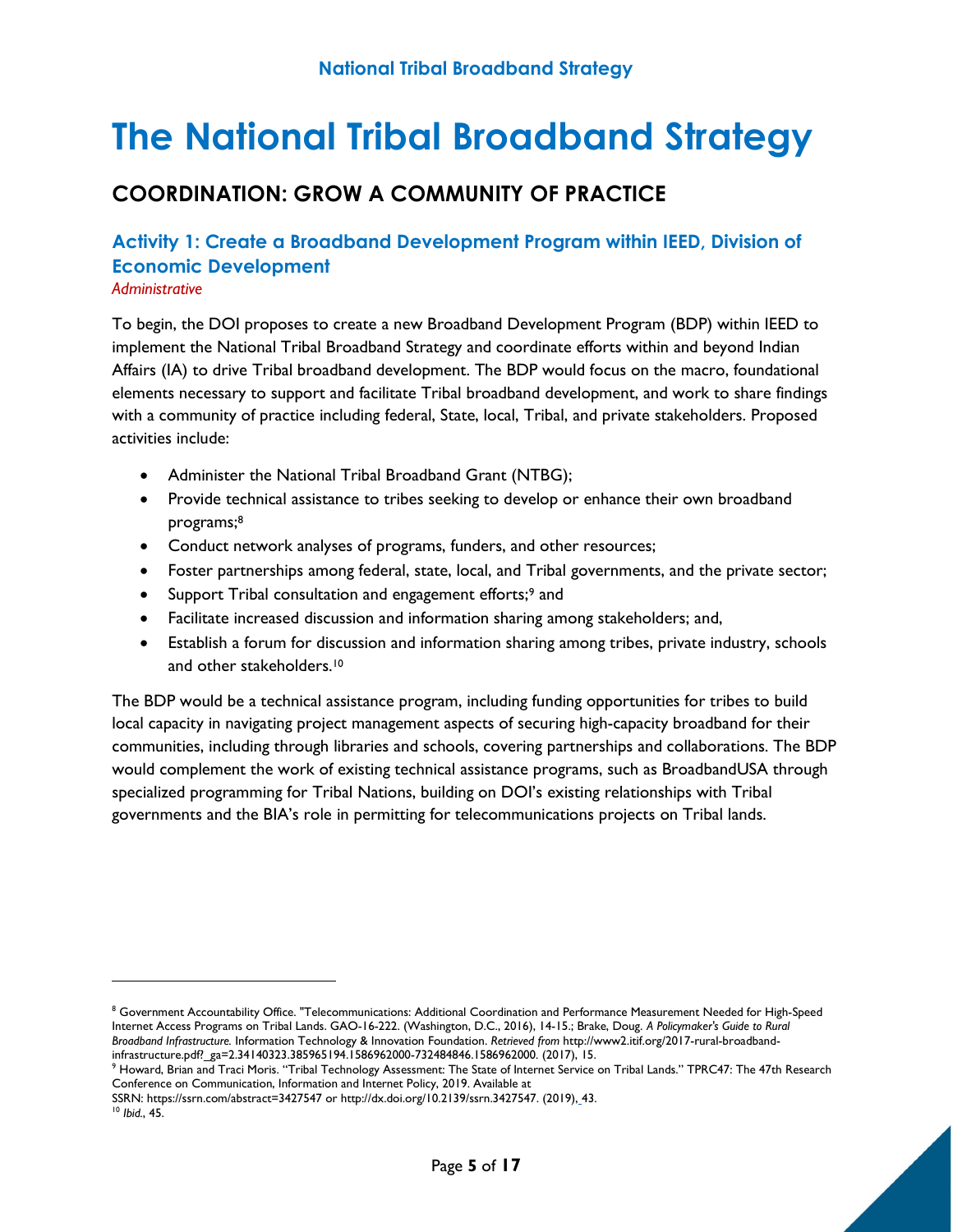# Activity 2: Convene the Annual National Tribal Broadband Summit Administrative

The BDP, in coordination with inter-agency partners, proposes to continue hosting the annual National Tribal Broadband Summit<sup>11</sup> to connect community leaders with information and resources to identify opportunities for public and private sector solutions to close the connectivity gap in communities, schools, and libraries on Tribal lands. This Summit provides a platform for leaders across the broadband development ecosystem to share best practices, new ideas, and lessons learned from their real-world experience bringing high-speed internet to Native American homes, businesses and community institutions.

# Activity 3: Establish a Tribal Broadband Workstream under the American Broadband Initiative

### **Administrative**

The National Telecommunications and Information Administration (NTIA) should explore whether it is appropriate to establish a new workstream of the ABI on Tribal Broadband, chaired by DOI and in conjunction with NTIA's existing inter-agency processes. The workstream participants could identify and coordinate federal resources and technical expertise for high-speed broadband deployment on Tribal land. The Tribal Broadband Workstream would look specifically for barriers to access resources for Tribal communities and develop recommendations to address these issues and serve as a forum for agencies to share information about their relevant initiatives, best practices, and current projects. Specifically, the working group would investigate and recommend options to increase engagement and coordination with states and with the private sector.

### Activity 4: Establish a Tribal Broadband Leaders Network **Administrative**

A foundation of the NTIA's BroadbandUSA program is the State Broadband Leaders Network (SBLN), a group of State government officials that focus on State-level broadband efforts and State-level digital inclusion efforts. NTIA should collaborate with IEED to establish a similar cohort, the Tribal Broadband Leaders Network (TBLN). This network would create a space for capacity building, peer learning, as well as promote the availability and meaningful use of broadband. As with NTIA's SBLN, the TBLN would invite members of the ABI workstreams to participate in TBLN meetings as needed, and vice versa, to discuss barriers and potential solutions. In addition, NTIA's leadership of the TBLN would allow for coordination with the SBLN as appropriate.



<sup>&</sup>lt;sup>11</sup> Additional information on the National Tribal Broadband Summit is available at doi.gov/tribalbroadband.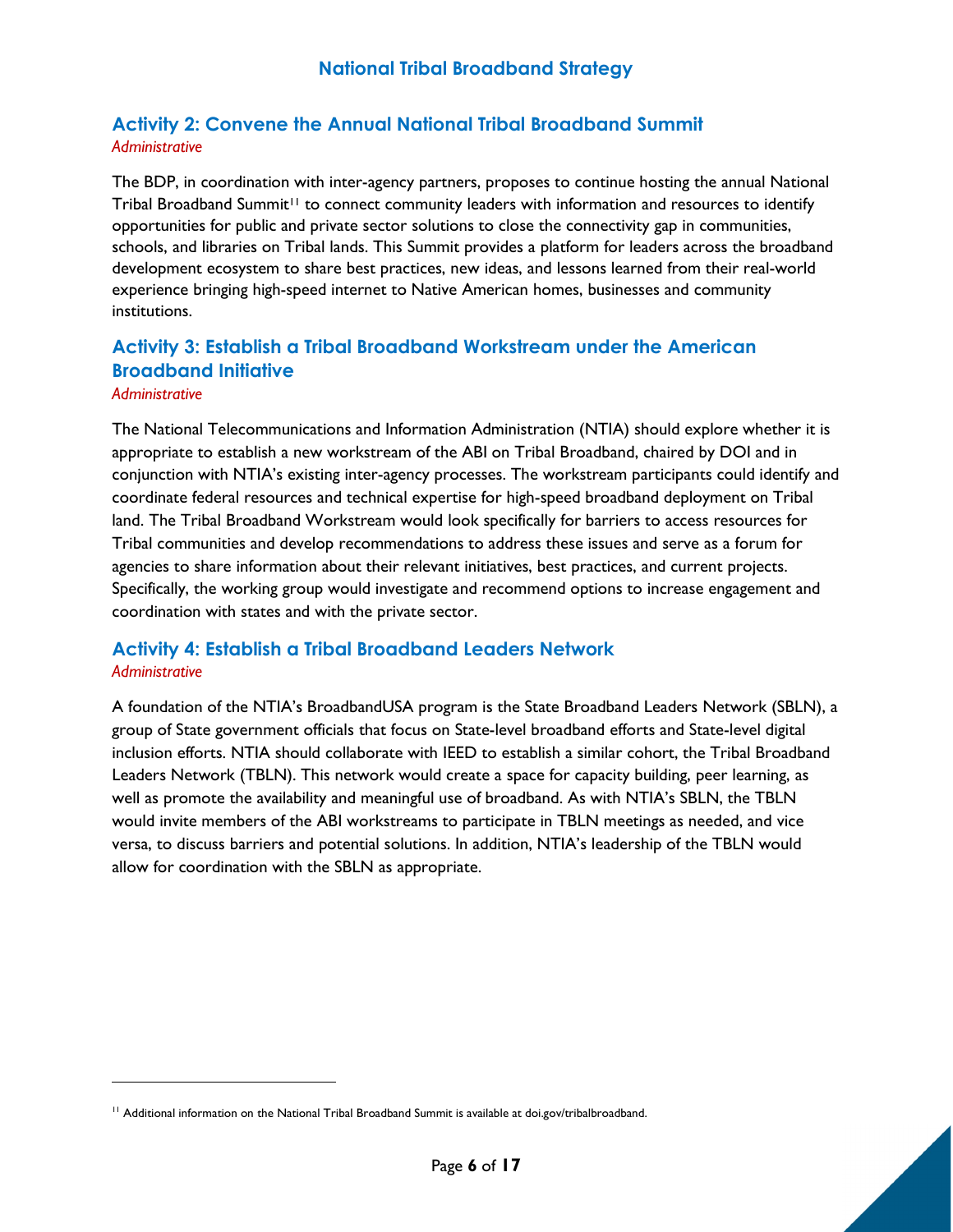# DATA: IMPROVE DATA COLLECTION, ANALYSIS & REPORTING

### Activity 5: Continue Development of the Inventory of Federal Telecommunications Assets (JOEL Map) **Administrative**

The BIA proposes to continue collaborating with the Bureau of Land Management on the existing JOEL Map of Federal Telecommunications Sites and Infrastructure (JOEL Map) to provide more refined data and more accurate mapping of infrastructure on Tribal trust lands. The BDP would coordinate efforts with the BIA Office of Trust Services to refine permitting data from the Trust Asset and Accounting Management System for this purpose.<sup>12</sup>

### Activity 6: Improve Tribal Broadband Availability Data **Administrative**

NTIA should continue development of the National Broadband Availability Map (NBAM). The NBAM project should include a specific focus on mapping broadband availability on Tribal lands. The NBAM is a secure, cloud-based Geospatial Information System (GIS) platform for the visualization and comparison of federal, State, and commercially available data sets. This tool can help identify regions with insufficient service, compare multiple datasets to identify discrepancies in broadband availability (e.g. served vs. underserved or unserved), and produce reports and analyses that could be used for broadband policy, planning, and investment decision-making.

### Activity 7: Improve the Accuracy of Broadband Deployment Data **Regulatory**

IEED proposes to work with the FCC on modernizing the collection of data on fixed broadband and mobile wireless service coverage in Tribal areas in its ongoing Digital Opportunity Data Collection proceeding, for increased accuracy and detail. The FCC's effort includes establishment and enhancement of data validation policies and procedures, allowing Tribes and individual consumers to challenge broadband availability data, and holding annual workshops in each of the 12 BIA regions to provide technical assistance to Tribes for collection and submission of broadband coverage data.<sup>13</sup>

### Activity 8: Collect and Disseminate Data on Tribal Libraries and Broadband Availability and Use **Administrative**

IMLS, in coordination with the FCC, should leverage its authority to collect and report on data to enhance understanding of the availability and use of broadband by Tribal libraries and related Tribal cultural organizations. IMLS, in collaboration with the FCC, should gather public input from libraries that do not currently participate in the E-Rate program to identify challenges and potential opportunities.

<sup>&</sup>lt;sup>12</sup> NTIA, American Broadband Initiative, 21.

<sup>&</sup>lt;sup>13</sup> Howard and Moris. "Tribal Technology Assessment," 44.; Federal Communications Commission. Establishing the Digital Opportunity Data Collection, Second Report and Order and Third Further Notice of Proposed Rulemaking, FCC 20-94. (Washington, D.C., 16 July 2020).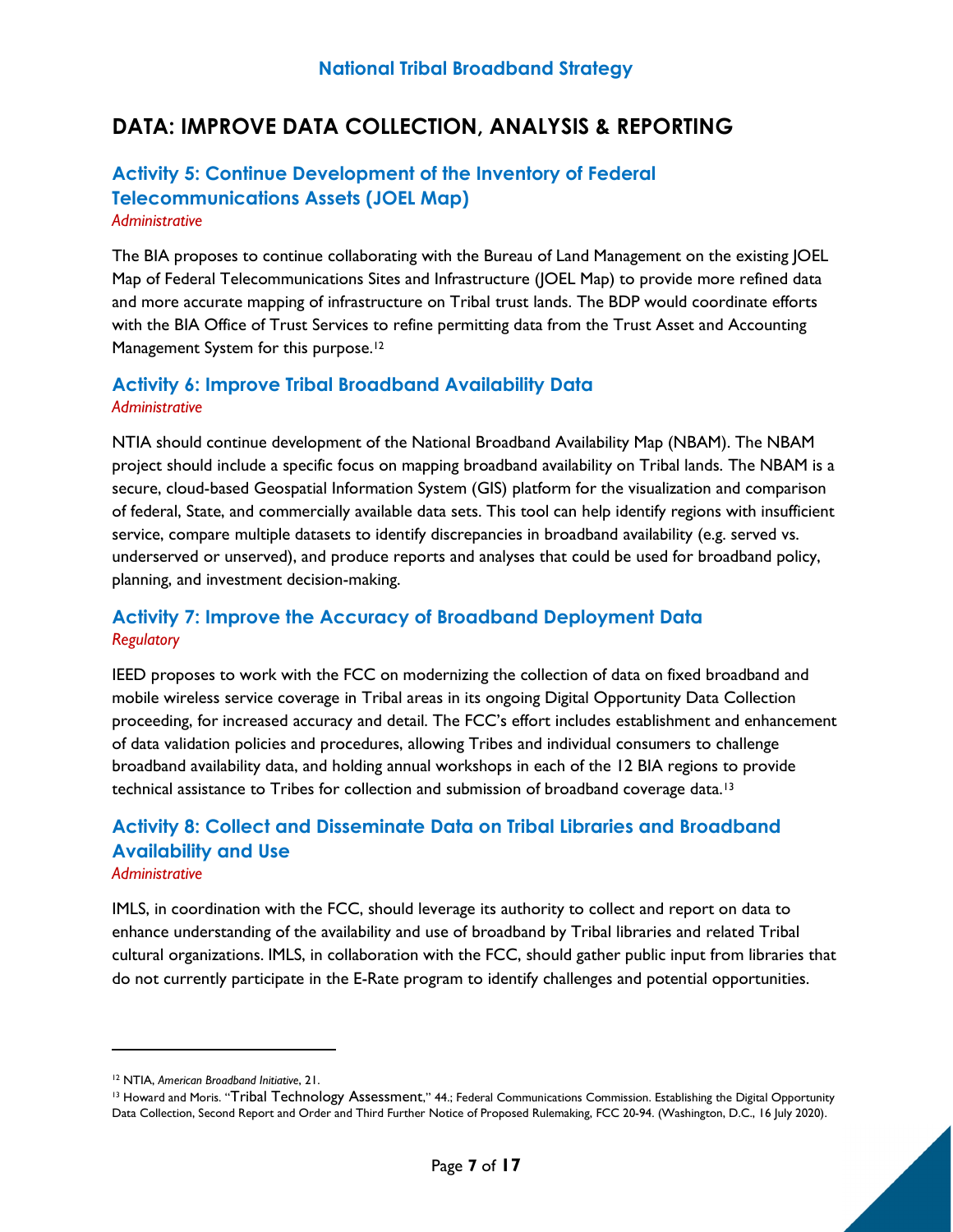# Activity 9: Consolidate Information in Easy-to-Find and Easy-to-Use Spaces Administrative

The BDP, in collaboration with NTIA, should develop, implement, and enhance centralized information resources for Tribes, including information on funding opportunities, permitting, and other critical information. This effort would expand Tribal-specific information on the existing BroadbandUSA website and the IEED portal. NTIA and the BDP should also explore development of joint content and information products specific to Tribal nations.<sup>14</sup>

# Activity 10: Conduct an Assessment of Barriers to Access among Native **Communities**

### **Administrative**

IEED proposes to enter into a Memorandum of Understanding (MOU) with the NBAM Program at NTIA to conduct an analysis of barriers to access to broadband services in Tribal areas. This will include geospatial databases with data on broadband availability and use. The BDP would analyze the data to infer barriers to access (e.g., available service is too costly, no middle-mile connection to the community, limited last-mile build out within the community, etc.) to inform the development of targeted interventions and recommendations for improving access within specific communities.

Because the NBAM contains proprietary data, NTIA would make data layers acquired from third-party sources available to IEED consistent with the confidentiality agreements between NTIA and these entities. Upon execution of the MOU, NTIA would establish user accounts and provide training materials to IEED. IEED would identify relevant data about Tribal lands and work with NTIA to integrate data into the NBAM platform, as appropriate. NTIA would provide appropriate guidance to IEED to support this data collection to ensure consistency with other interagency efforts underway, and to facilitate integration into the NBAM.

# NETWORK BUILDING BLOCKS: EXPAND BACKHAUL, MIDDLE MILE & SPECTRUM RESOURCES

# Activity 11: Increase Tribal Access to Spectrum

Regulatory and/or Legislative

The ABI should collaborate with the FCC to explore specific mechanisms to increase Tribal access to and use of spectrum including:

- Considering, where feasible, a Tribal priority window for FCC proceedings involving Tribal lands,
- Assisting eligible Tribal entities with applying to participate in any Tribal priority window created for accessing unassigned spectrum over rural Tribal lands,
- Continuing to make Tribal Lands Bidding Credits available to spectrum auction winners who provide service to qualifying Tribal lands,

<sup>&</sup>lt;sup>14</sup> NTIA, American Broadband Initiative, 28.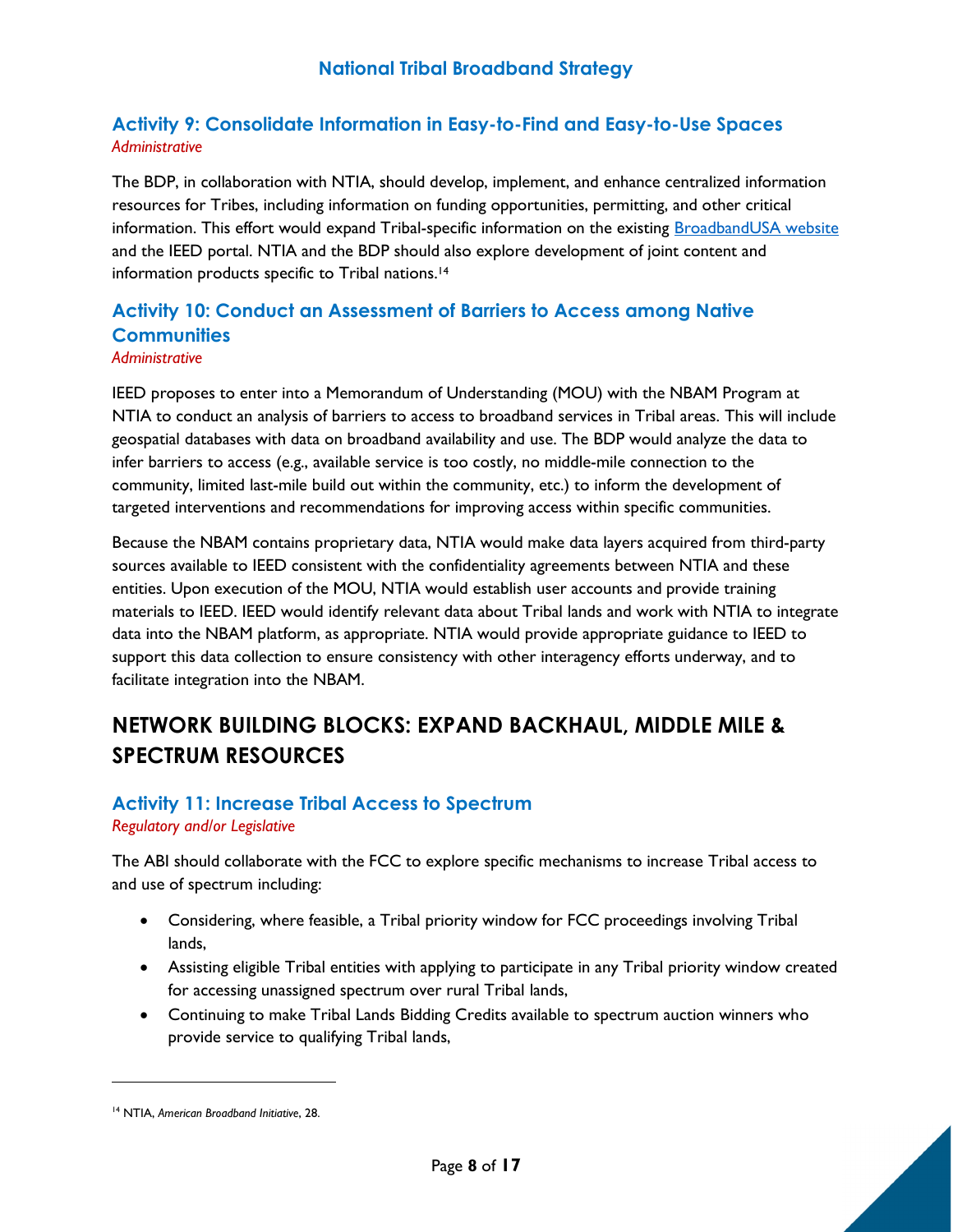- Considering policies to encourage commercial licensees to disaggregate, partition, or lease unused licenses over Tribal lands, and
- Strengthening spectrum buildout requirements for newly allocated spectrum bands and enforcing buildout requirements for previously allocated spectrum bands.<sup>15</sup>

In addition, the ABI should work with the FCC, DOI, and USDA to conduct Tribal consultation and work on the implications of aligning the definition of "Tribal lands" across agencies.<sup>16</sup>

# Activity 12: Make Federal Infrastructure Available for Private Use **Regulatory**

The ABI should work across all workstreams to identify opportunities and develop action plans to make federally owned and managed telecommunications infrastructure available for broadband development.<sup>17</sup> This will build on existing ABI activities, including:

- Assessing the viability of leasing dark fiber from the U.S. Department of Energy,<sup>18</sup> and
- Harmonizing policies that govern access to federal agencies.

# Activity 13: Develop Plans for Middle-Mile Networks in Unserved and Underserved Areas

Administrative

Based on the data analysis described in Activity 10 and the expanded access to network building blocks deriving from Activities 11 and 12, the IEED proposes to work with NTIA, the FCC, and USDA to investigate funding and deployment of middle-mile infrastructure to unserved and underserved Tribal communities.<sup>19</sup>

# FUNDING: PROMOTE PUBLIC AND PRIVATE INVESTMENT

# Activity 14: Resolve Barriers to Access Universal Service Fund Programs Regulatory and Legislative

The ABI should continue to work with the FCC and Congress to identify barriers to access Universal Services Funds (USF) for tribes and develop recommendations to resolve those barriers, including considering whether to change or eliminate the Eligible Telecommunications Carrier (ETC) designation requirements for Tribal lands.20 Current FCC actions include:

<sup>&</sup>lt;sup>15</sup> Native Nations Communications Task Force. Improving and Increasing Broadband Deployment on Tribal Lands. Report to the Federal Communications Commission. (Washington, DC, 5 November 2019), 11, 17, 37-39.; Howard and Moris. "Tribal Technology Assessment," 43.; Federal Communications Commission. "Improving Communications Services for Native Nations by Promoting Greater Utilization of Spectrum over Tribal Lands." Notice of Proposed Rulemakng. WT Docket No. 11-40. FCC-11-29. (Washington, D.C., 3 March 2011). <sup>16</sup> NNCTF, Improving and Increasing Broadband Deployment, 38.

<sup>&</sup>lt;sup>17</sup> NTIA, American Broadband Initiative, 22.

<sup>&</sup>lt;sup>18</sup> U.S. Department of Energy. Office of Energy. Fiber Optics Feasibility Assessment: Western Area Power Administration and Southwestern Power Administration. (Washington, D.C., 25 June 2020).

<sup>&</sup>lt;sup>19</sup> Native Nations Communications Task Force, Improving and Increasing Broadband Deployment, 22.; NTIA, American Broadband Initiative, 30.

<sup>&</sup>lt;sup>20</sup> Government Accountablity Office. Tribal Broadband: Few Partnerships Exist and the Rural Utilities Service Needs to Identify and Address Any Funding Barriers Tribes Face. GAO-18-682. (Washington, D.C., 2018), 19.; NNCTF, Improving and Increasing Broadband Deployment, 37.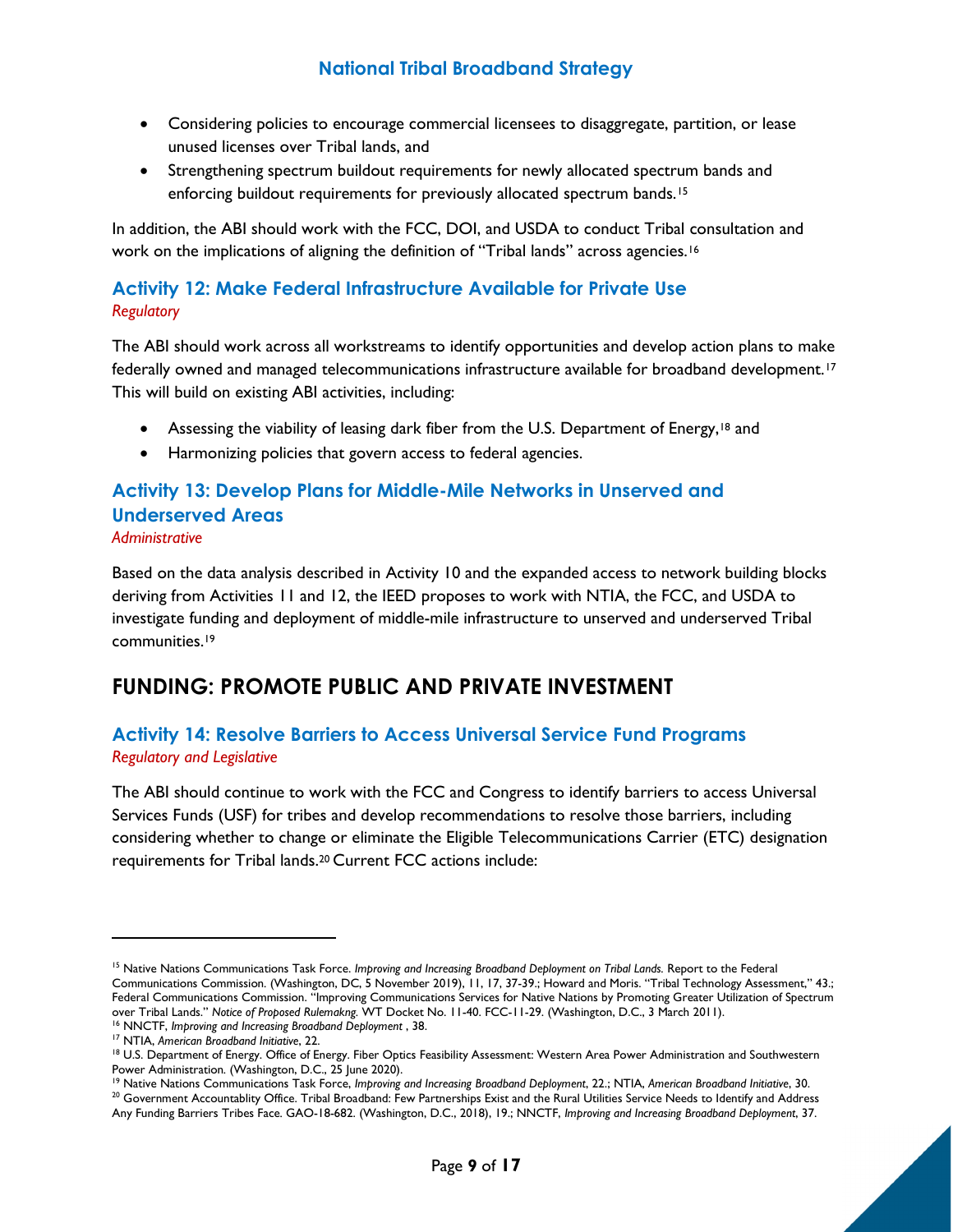- Seeking comment on adjusting legacy rate-of-return carrier support levels to better reflect the unique and higher costs of serving Tribal lands,<sup>21</sup> and
- Prioritizing USF funding for new development in Tribal lands.<sup>22</sup>

### Activity 15: Resolve Barriers to Access Rural Utilities Service Programs **Regulatory**

The USDA should identify barriers to access Rural Utilities Service (RUS) funds for tribes and work to resolve those barriers.23 This work should include:

- $\bullet$  Modernizing accountability measures to better track the impact and value of investments,  $^{24}$  and
- An analysis of the timeline for financial stability requirement to account for the financial realities of broadband deployments in Tribal areas.<sup>25</sup>

In October 2020, USDA introduced an alternative option for matching fund and loan substitution fund deposit requirements for the ReConnect Program.26 The ReConnect Program is being formalized through rulemaking (see RIN 0572-AC51).

# Activity 16: Eliminate Single-Use Funding Restrictions **Legislative**

The ABI should work with the FCC to explore the impacts of single-use funding restrictions on Tribal broadband deployments and identify recommendations to mitigate or eliminate any negative impacts. This would include working with Congress to amend Section 254 of the Communications Act to allow tribes to better leverage federally subsidized telecommunications infrastructure for broader community deployment of broadband services and to benefit from "dig once" deployment strategies.<sup>27</sup>

# Activity 17: Increase Funding Available for Planning **Legislative**

IEED, through the BDP, proposes to increase funding for planning activities through the National Tribal Broadband Grant. This grant program would continue to focus on early-stage planning activities, such as feasibility studies, necessary for Tribes to be prepared for development with the RUS and USF programs, or through other partnerships.28 National Tribal Broadband Grants are made for up to \$50,000.

 $21$  Ibid., 37.

<sup>24</sup> NTIA, American Broadband Initiative, 30.

<sup>&</sup>lt;sup>22</sup> USTelecom. Issue Brief: Broadband Infrastructure. (31 January 2019). Retreived from https://www.ustelecom.org/issue-brief-broadbandinfrastructure/.

<sup>23</sup> GAO, Tribal Broadband, 23.

<sup>25</sup> GAO, Tribal Broadband, 21-22.

<sup>26</sup> GAO, Tribal Broadband,, 21-22.

<sup>&</sup>lt;sup>27</sup> FCC, Native Nations Communications Task Force, Improving and Increasing Broadband Deployment, 6, 37.

<sup>&</sup>lt;sup>28</sup> GAO, Tribal Broadband, 21-22.; GAO, Telecommunications, 14.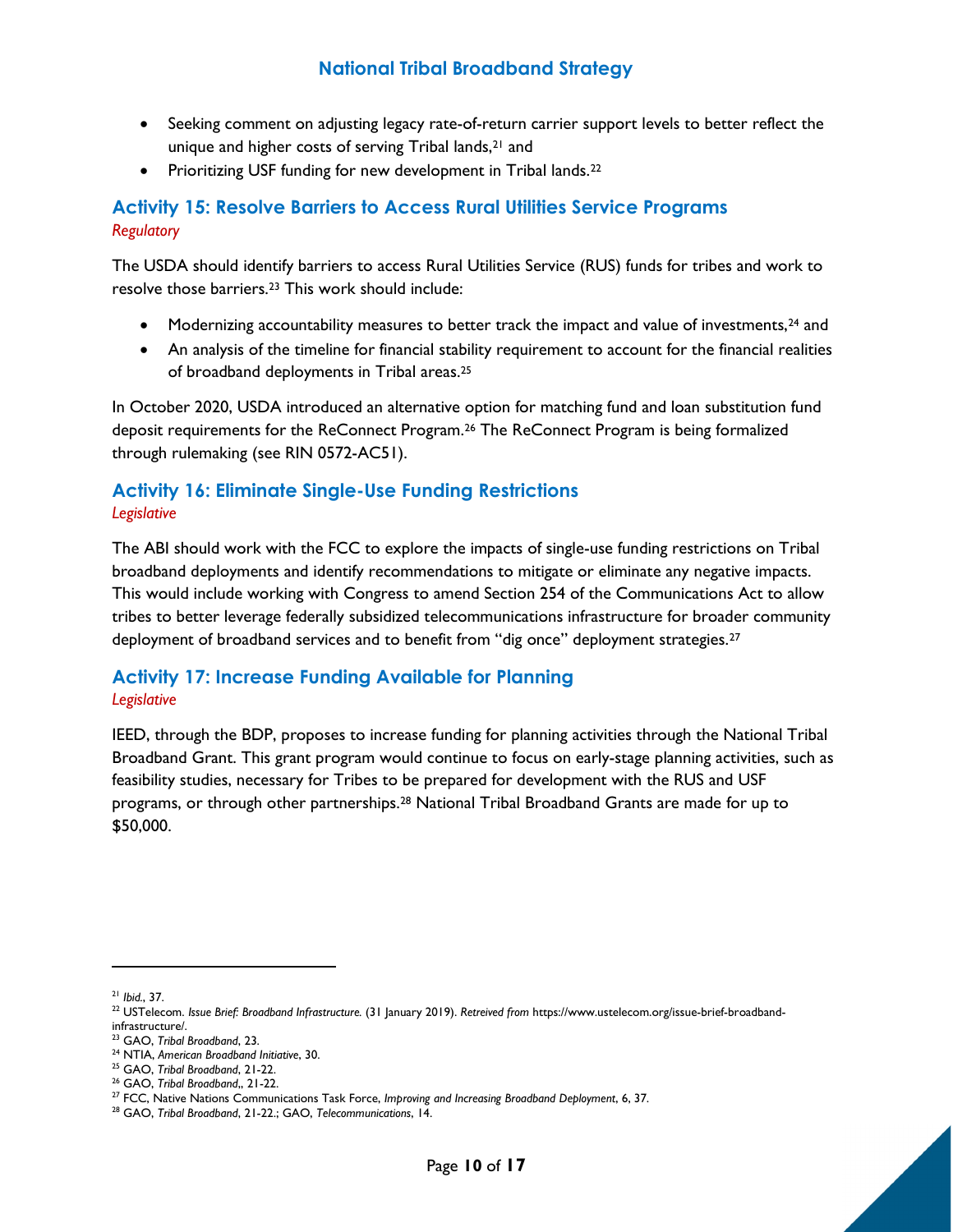# Activity 18: Implement the Tribal Broadband Connectivity Program Legislative

NTIA should implement the \$1 billion Tribal Broadband Connectivity Program, to provide grants supporting access to and adoption of broadband service on Tribal Lands<sup>29</sup>. These grants may be used for broadband infrastructure deployment, affordable broadband programs, distance learning, telehealth, digital inclusion efforts, and broadband adoption activities.

# Activity 19: Establish a Program for Match/Seed Funding **Legislative**

IEED proposes to create and manage a new funding program, through the BDP, to provide initial investment, "seed funding," for Tribal broadband infrastructure projects. These funds would be used to meet matching funds requirements for RUS or other federal programs, as well as to incentivize private investment in Tribal infrastructure projects.30 IEED estimates projects would cost \$8 million to \$12 million to have sufficient impact.

### Activity 20: Identify Critical Infrastructure Corridors for Incentivized Investment **Legislative**

IEED recommends the establishment of zones for incentivized investment in critical infrastructure to unserved and underserved Tribal communities. The Critical Infrastructure Corridors would include broadband and other telecommunications, electricity, roads, energy, and water infrastructure.

Critical Infrastructure Corridors should be identified by overlaying Opportunity Zones, NEPA exemption areas, and existing infrastructure networks with underdeveloped and underserved Tribal communities.

# PERMITTING: REDUCE COMPLEXITY AND DELAYS

# Activity 21: Conduct Cross-Agency Analysis and Changes to Streamline Policies **Administrative**

Building on the completed analysis from the American Broadband Initiative, the BDP would conduct a cross-agency analysis of permitting procedures for impacts on Tribal lands and recommend additional opportunities for efficiency.<sup>31</sup>

<sup>&</sup>lt;sup>29</sup> Coronavirus Response and Relief Supplemental Appropriations Act, 2021, Public Law 260, 116<sup>th</sup> Cong., 2<sup>nd</sup> sess. (27 December 2020), Section 905(c).

<sup>30</sup> GAO, Tribal Broadband, 21-22.

<sup>&</sup>lt;sup>31</sup> NTIA, American Broadband Initiative, 16.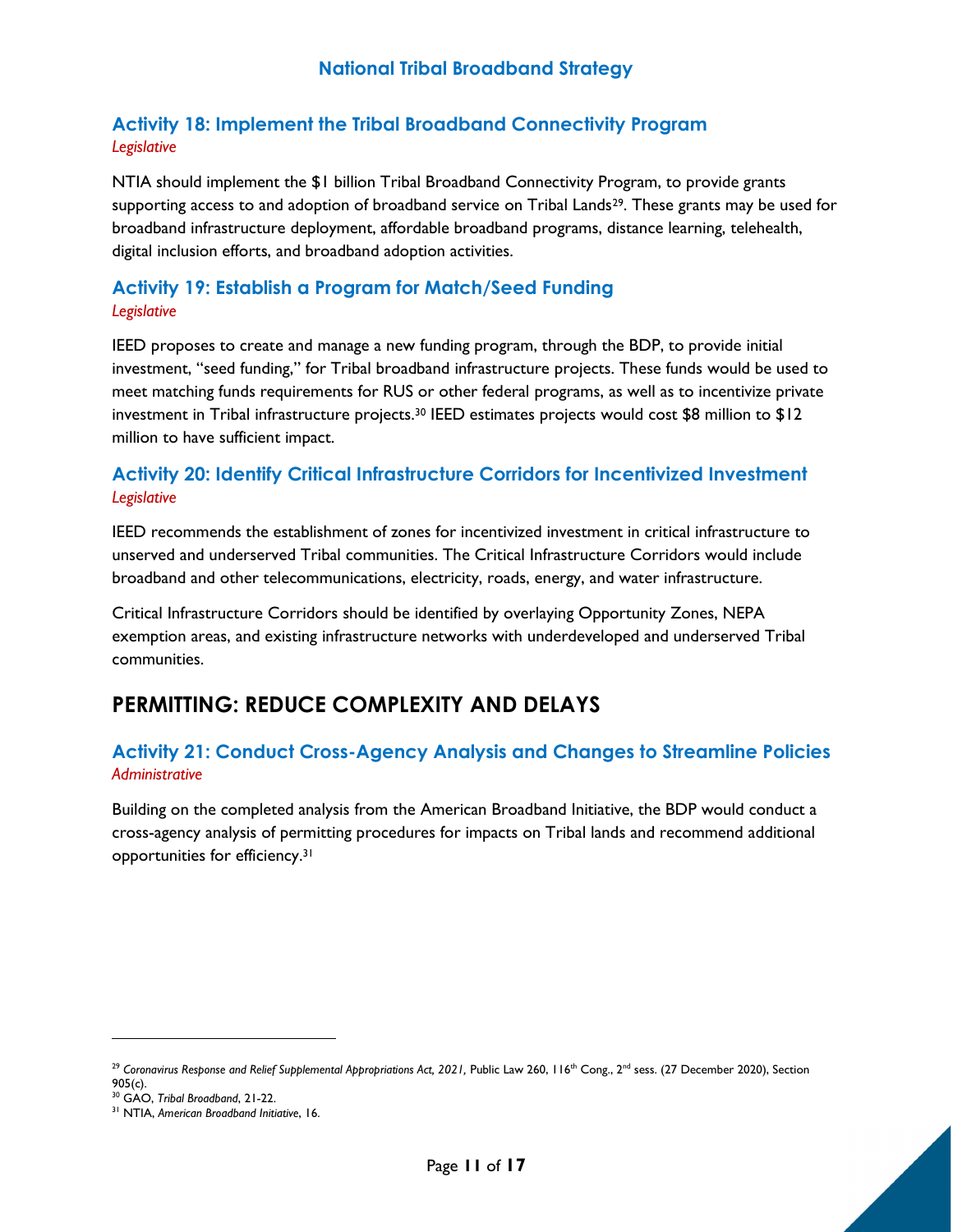# Activity 22: Explore Opportunities to Align Permitting on Tribal Lands with Standard Procedures of Other Federal Agencies (SF-299) **Regulatory**

The BDP would work with the BIA Office of Trust Services to assess how to better align Tribal rightsof-way processing with the rest of the federal government. In particular, this work would look at the potential use of SF-299 as part of the Tribal rights-of-way process.<sup>32</sup>

### Activity 23: Streamline the Environmental Review Process **Regulatory**

The DOI proposes to seek a Categorical Exclusion for telecommunications infrastructure projects on Tribal trust and restricted lands (in progress).

### Activity 24: Streamline the Historic Preservation Act Review Process **Regulatory**

IEED proposes to work with the BIA Office of Trust Services, the American Council for Historic Preservation and the National Association of Tribal Historic Preservation Officers to identify and implement strategies for improved efficiency of Historic Preservation Act Reviews on Tribal trust and restricted lands. This work builds on the USDA Rural Development Memorandum of Agreement regarding Section 106.<sup>33</sup>

# ADOPTION: BRING BROADBAND INTO HOMES AND BUSINESSES<sup>34</sup>

### Activity 25: Expand Use of the National Verifier for the Lifeline Program among Tribal Programs **Administrative**

The BDP proposes to work with the FCC and the Universal Services Administrative Company (USAC) to expand the use of the National Verifier for Lifeline program among Tribal programs. This would include working with BIA Office of Indian Services to complete a Computer Matching Agreement for the FASS-CMS (BIA General Assistance Program database) and supporting outreach to Tribes to link their own data systems to the National Verifier. The BDP would also work with USAC, Indian Affairs programs, and Tribal governments to expand awareness of the Lifeline and Link Up programs among potential beneficiaries.

<sup>32</sup> Ibid., 15.

<sup>33</sup> Ibid., 17.

<sup>&</sup>lt;sup>34</sup> Brake, Doug. A Policymaker's Guide to Rural Broadband Infrastructure. Information Technology & Innovation Foundation. Retrieved from http://www2.itif.org/2017-rural-broadband-infrastructure.pdf?\_ga=2.34140323.385965194.1586962000-732484846.1586962000. (2017), 10.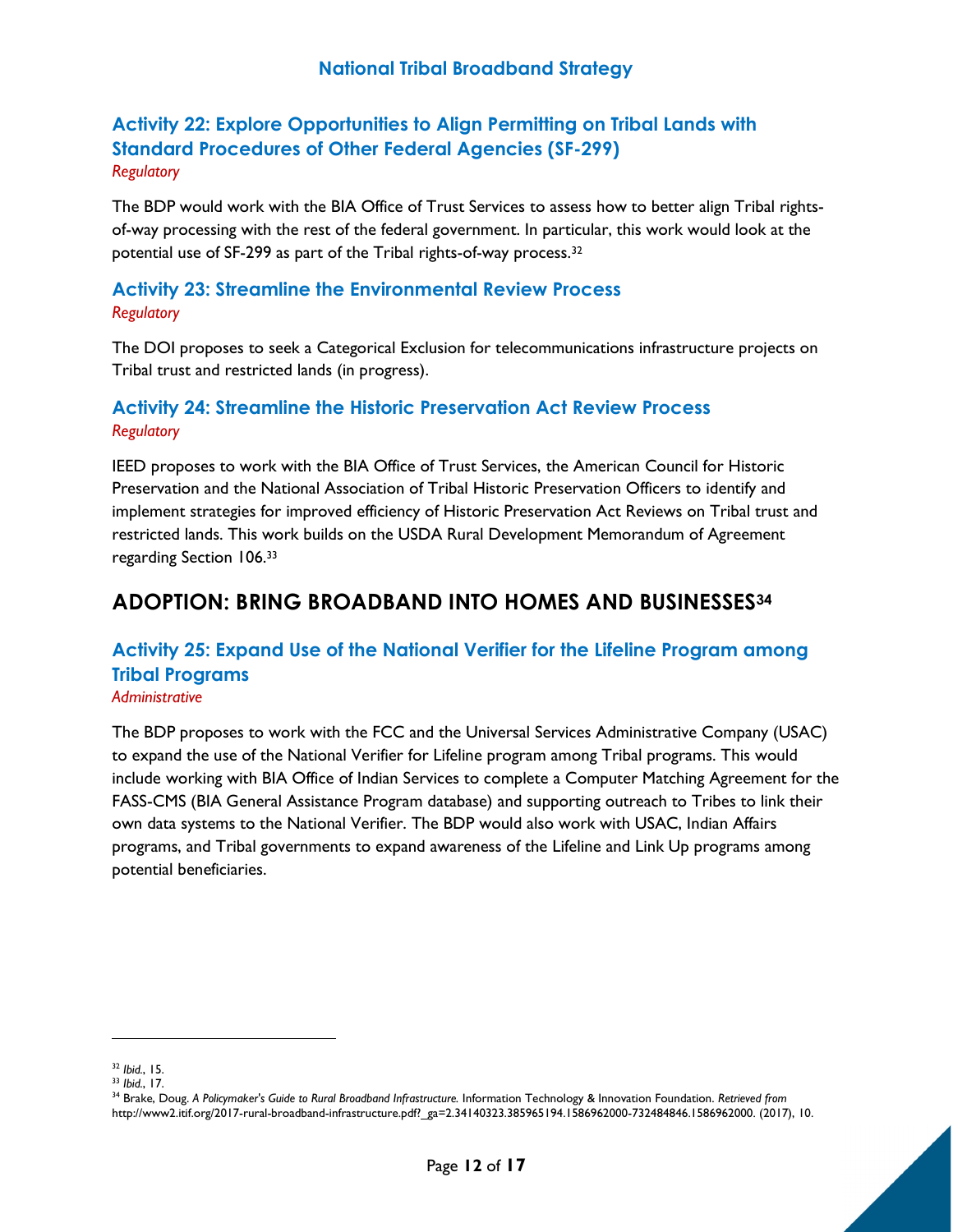# Activity 26: Identify and Expand Programs to Put Internet-Capable Devices in **Homes**

### Administrative

The ABI should identify and recommend enhancements to programs, such as the U.S. Department of Housing and Urban Development ConnectHome program and library hot spot lending programs supported by the Institute of Museum and Library Services, to provide or subsidize internet-capable devices to individuals, especially students and families needing remote learning support.

### Activity 27: Identify and Expand Digital Literacy and Inclusion Programs for Tribes Administrative

The ABI should identify and recommend enhancements to programs, such as the IMLS-supported Digital Literacy Corps pilot, to foster digital literacy and inclusion among Tribal populations. These initiatives may be paired with other critical outreach programs, such as financial literacy, etc.<sup>35, 36</sup> ABI should coordinate with IMLS to increase awareness of the role of Tribal libraries in digital inclusion and broadband adoption.

# ECONOMIC DEVELOPMENT: LEVERAGE BROADBAND FOR GREATER IMPACT

### Activity 28: Identify and Expand Programs Supporting Economic Activity through Broadband Access **Administrative**

ABI should identify and recommend enhancements to economic development programs that require or would be significantly benefited by broadband access. ABI should investigate sectors such as: telemedicine, virtual and remote learning, public safety, rehabilitation programming, Smart Agriculture37, access to government and community information, Smart Cities, entrepreneurship, and workforce development (including job search and skill building).

<sup>&</sup>lt;sup>37</sup> U.S. Department of Agriculture. A Case for Rural Broadband: Insights on Rural Broadband Infrastructure and Next Generation Precision Agriculture Technologies. (Washington, D.C., 2019), 43.



 $35$  Ibid.,  $11$ .

<sup>&</sup>lt;sup>36</sup> FCC, Native Nations Communications Task Force, Improving and Increasing Broadband Deployment, 31.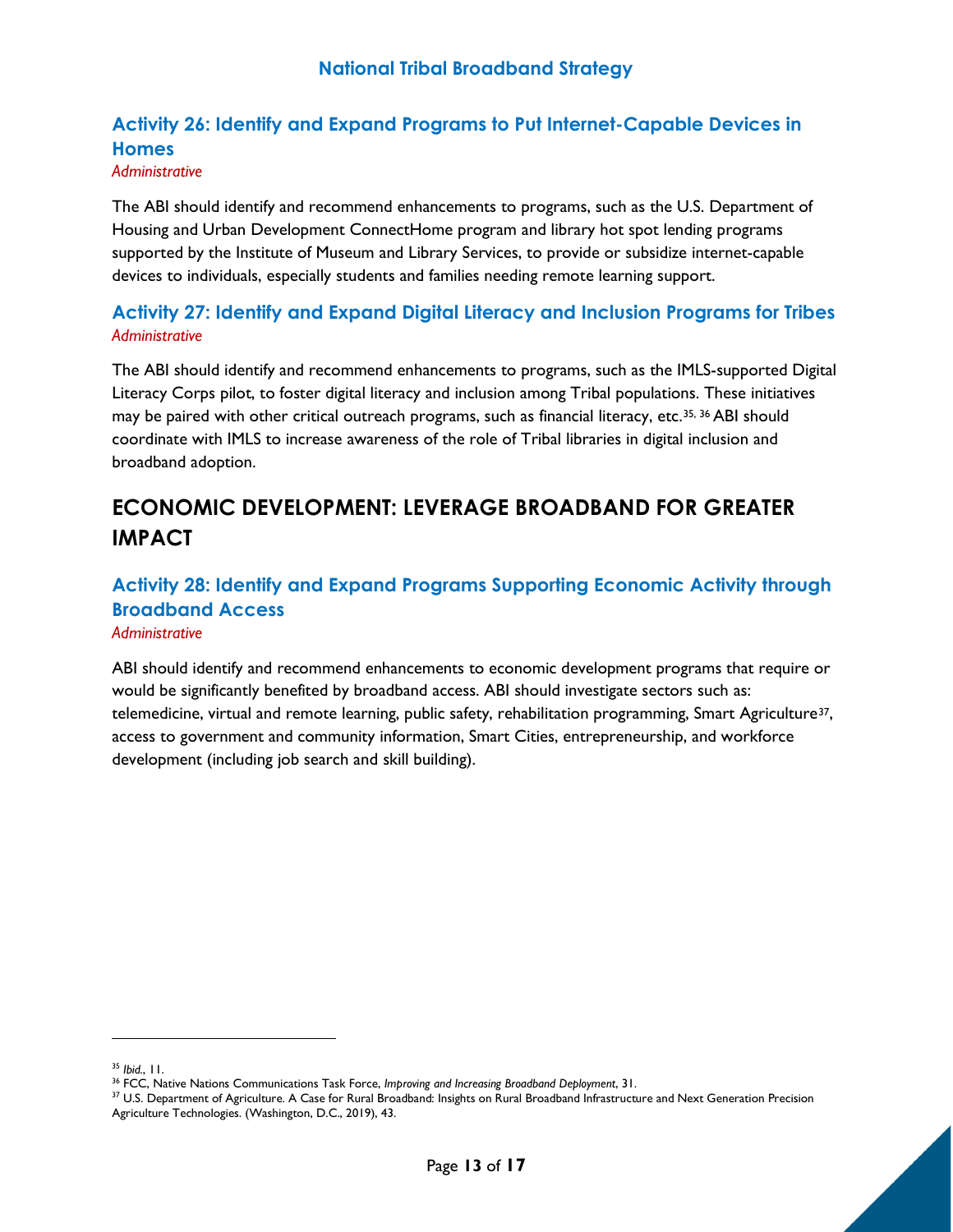# KEY ACTORS AND STAKEHOLDERS

### Federal Government

- Federal Communications Commission (FCC) Office of Native Affairs and Policy (ONAP) Wireless Telecommunications Bureau (WTB) Wireline Competition Bureau (WCB) Office of Economics & Analytics (OEA)
- Institute of Museum and Library Services (IMLS)
- Universal Service Administrative Company (USAC)
- U.S. Department of Agriculture (USDA) Rural Development (RD)
- U.S. Department of Commerce (USDOC) Census Bureau Economic Development Administration (EDA) FirstNet Authority National Telecommunications and Information Association (NTIA)
- U.S. Department of Education (ED) White House Initiative on American Indian and Alaska Native Education Office of Indian Education (OIE)
- U.S. Department of Housing and Urban Development Office of Native American Programs
- U.S. Department of the Interior (DOI) Office of Indian Energy and Economic Development (IEED) Bureau of Indian Affairs (BIA) Bureau of Land Management (BLM)
- U.S. General Services Administration
- U.S. Office of Management and Budget
- White House Council on Native American Affairs (WHCNAA)
- White House Office of Science and Technology Policy (OSTP) Networking and Information Technology Research and Development Program (NITRD)

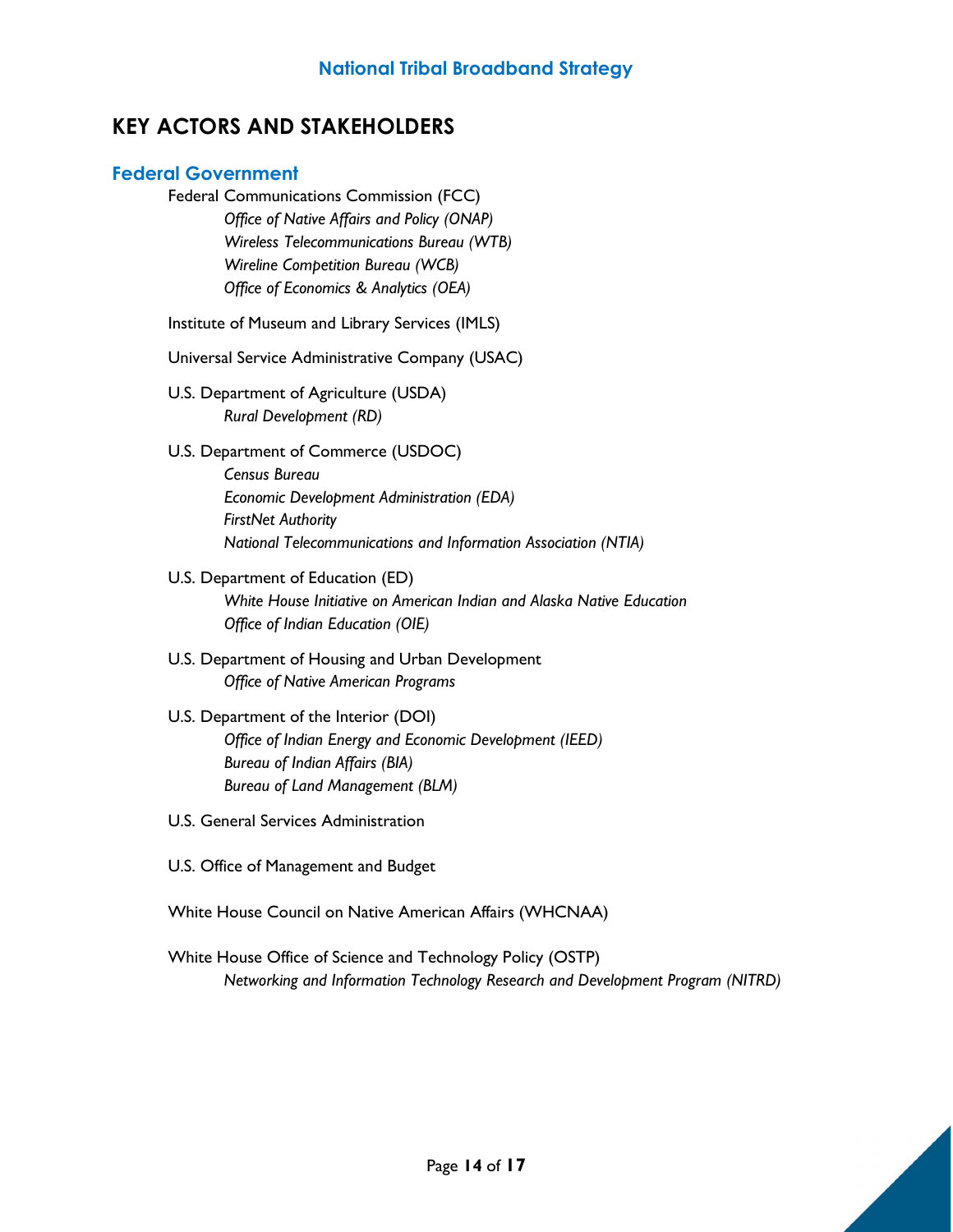# **Tribal Consortia**

Alaska Federation of Native (AFN)

Native American Finance Officers Association (NAFOA)

National Congress of American Indians (NCAI)

National Tribal Telecommunications Association (NTTA)

Native CDFI Network

### Private Sector

Institute for Local Self-Reliance

The Rural Broadband Association (NTCA)

Wireless Infrastructure Association

US Telecom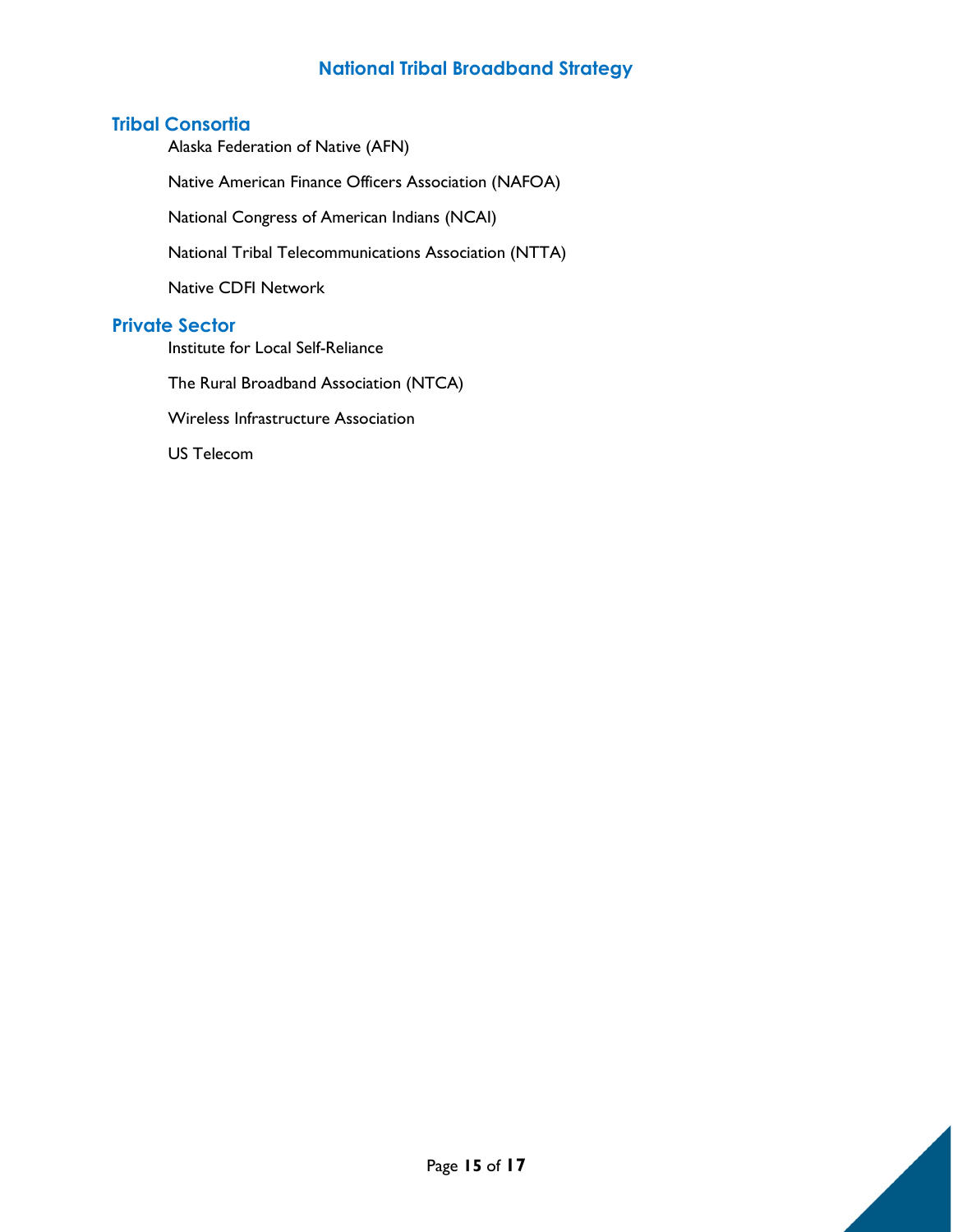# Bibliography

- Brake, Doug. A Policymaker's Guide to Rural Broadband Infrastructure. Information Technology & Innovation Foundation. Retrieved from http://www2.itif.org/2017-rural-broadbandinfrastructure.pdf?\_ga=2.34140323.385965194.1586962000-732484846.1586962000. (2017).
- Coronavirus Response and Relief Supplemental Appropriations Act, 2021, Public Law 260, 116th Cong., 2<sup>nd</sup> sess. (27 December 2020), Section 905(c).
- Federal Communications Commission. "Improving Communications Services for Native Nations by Promoting Greater Utilization of Spectrum over Tribal Lands." Notice of Proposed Rulemakng. WT Docket No. 11-40. FCC-11-29. (Washington, D.C., 3 March 2011).
- ———. 2018 Broadband Deployment Report. FCC-18-10. (Washington, D.C., 2 February 2018).
- -. 2019 Broadband Deployment Report. FCC-19-44. (Washington, D.C., 29 May 2019).
- 2020 Broadband Deployment Report, FCC-20-50. (Washington, D.C., 24 April 2020).
- ———. 2020 Communications Marketplace Report. FCC-20-188. (Washington, D.C., 31 December 2020).
- ———. Establishing the Digital Opportunity Data Collection, Second Report and Order and Third Further Notice of Proposed Rulemaking, FCC 20-94. (Washington, D.C., 16 July 2020).
- -. Wireline Competition Bureau. Report on Broadband Deployment in Indian Country, Pursuant to the Repack Airwaves Yielding Better Access for Users of Modern Services Act of 2018. (Washington, D.C., 1 May 2019).
- Government Accountability Office. "Telecommunications: Additional Coordination and Performance Measurement Needed for High-Speed Internet Access Programs on Tribal Lands. GAO-16-222. (Washington, D.C., 2016).

-. Tribal Broadband: Few Partnerships Exist and the Rural Utilities Service Needs to Identify and Address Any Funding Barriers Tribes Face. GAO-18-682. (Washington, D.C., 2018).

- Howard, Brian and Traci Moris. "Tribal Technology Assessment: The State of Internet Service on Tribal Lands." TPRC47: The 47th Research Conference on Communication, Information and Internet Policy, 2019. Available at SSRN: https://ssrn.com/abstract=3427547 or http://dx.doi.org/10.2139/ssrn.3427547. (2019).
- Native Nations Communications Task Force. Improving and Increasing Broadband Deployment on Tribal **Lands.** Report to the Federal Communications Commission. (Washington, DC, 5 November 2019).
- Parsons, Steve G., and James Stegeman. Rural Broadband Economics: A Review of Rural Subsidies. CostQuest Associates, Inc. Retrieved from https://www.ustelecom.org/research/rural-broadband-economics-areview-of-rural-subsidies/#. (13 July 2018).